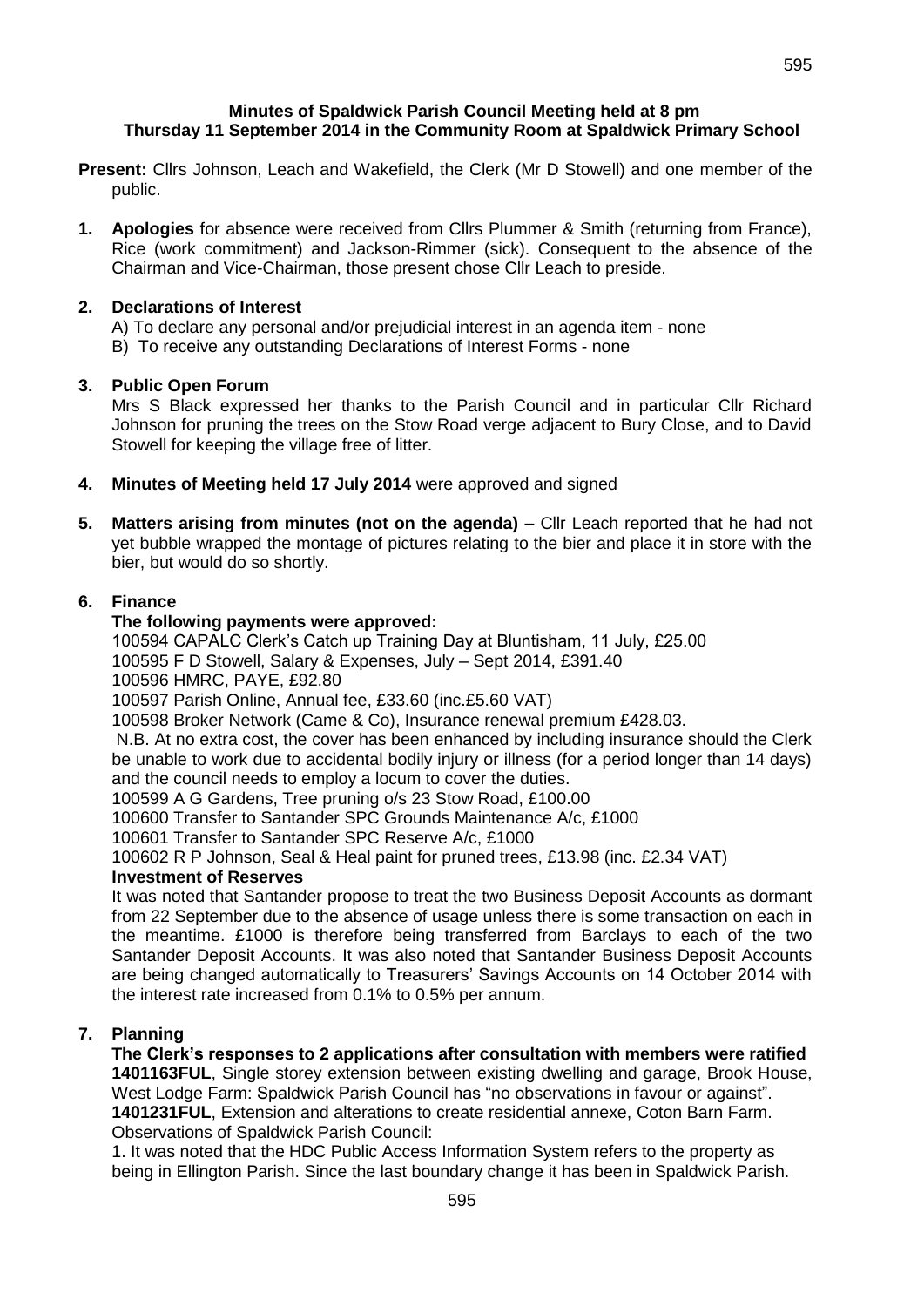2. The Planning Justification Report includes the statement "the property is located some distance from any public vantage point and views of the development will only be distant". In fact Footpath 16 Spaldwick goes around the farm and hence the development may be visible from this path. It is however considered that any impact on views from the path would be insignificant.

3. Spaldwick Parish Council has no objections to the proposal and recommends approval. **Application referred to the Development Management Panel on 15 September.**

**1301639FUL -** Erection of 4 dwellings with associated access, parking and turning areas and landscaping, land East of 5 to 17 Stow Road. This has been referred to the Panel as it is contrary to policy CS4 which states that development in smaller settlements of 3 or more dwellings should provide 40% affordable housing. The Officer's report to the DMP notes that the Council's developer contributions SPD states that in exceptional circumstances a developer can submit a viability report, and such contributions as affordable housing may be discounted; and that the viability report submitted by the developer has been reviewed by the Council's independent consultants, and it is considered that the site would not be viable for the developer if a contribution to affordable housing were made.

The Officer's report also notes that Spaldwick Parish Council recommends the application is approved, but this is subject to a numbers of issues being addressed. Whilst the report says that this is further considered in the body of the report under the relevant heading, the Clerk has been unable to find any evidence, and has asked the planning officer for her comments.

#### **Application determined by the Local planning Authority (HDC)**

**1401163FUL**, Single storey extension between existing dwelling and garage, Brook House, West Lodge Farm, Spaldwick – Permission granted**.**

#### **Woolley Hill wind farm new delivery option and traffic management plan**

It was noted that RES and the turbine manufacturer are confident that the components can be driven directly on to site for unloading, subject to some minor improvements to the junction with Grove Lane which are planned for w/c 15 and 22 September. This will obviate the need to close the slip road over a number of consecutive weekends in October to enable components to be parked up and lifted on to site. Turbine deliveries are due to start during week commencing Monday 6 October. The next Community Liaison Group Meeting will probably be held 22, 23, 29 or 30 September.

**Woolley Hill Wind Farm Community Fund –** The following report from RES was noted:

The first meeting of the Community Fund panel is proposed for 6.30pm on Monday 24 November and will be in held in one of the local village halls. It will look at the terms of reference for the panel and consider how the fund can be advertised locally.

The November meeting will set a date for the first grant decision making panel which will take place in April/May 2015 (subject to the wind farm construction timetable). Thereafter the panel will meet annually.

Spaldwick Parish Council is invited to:

- nominate a councillor or person to represent the Parish on the panel and who can attend the first meeting on Nov 24; and to

- advertise within the Parish to see if there are any residents that would like to hold one of two positions on the panel which are to be offered to residents.

It was resolved to nominate Cllr Plummer to represent the parish on the panel subject to confirmation that he is willing and able to attend.

## **8. Assets – Provision / Maintenance**

**War Memorial Refurbishment** – Cllr Johnson will ask Sid Wheeler whether he would be prepared to produce a sketch of the proposal to assist in obtaining approval from the public and from regulatory authorities. The Clerk will seek further quotations for the refurbishment.

**Footpath notice board** – in view of the likelihood of work taking place on the Manor Farm House, it was suggested that a more suitable site would be back to back with the existing notice board on the Village Green. This practicality of this will be investigated and brought to the next meeting for further consideration.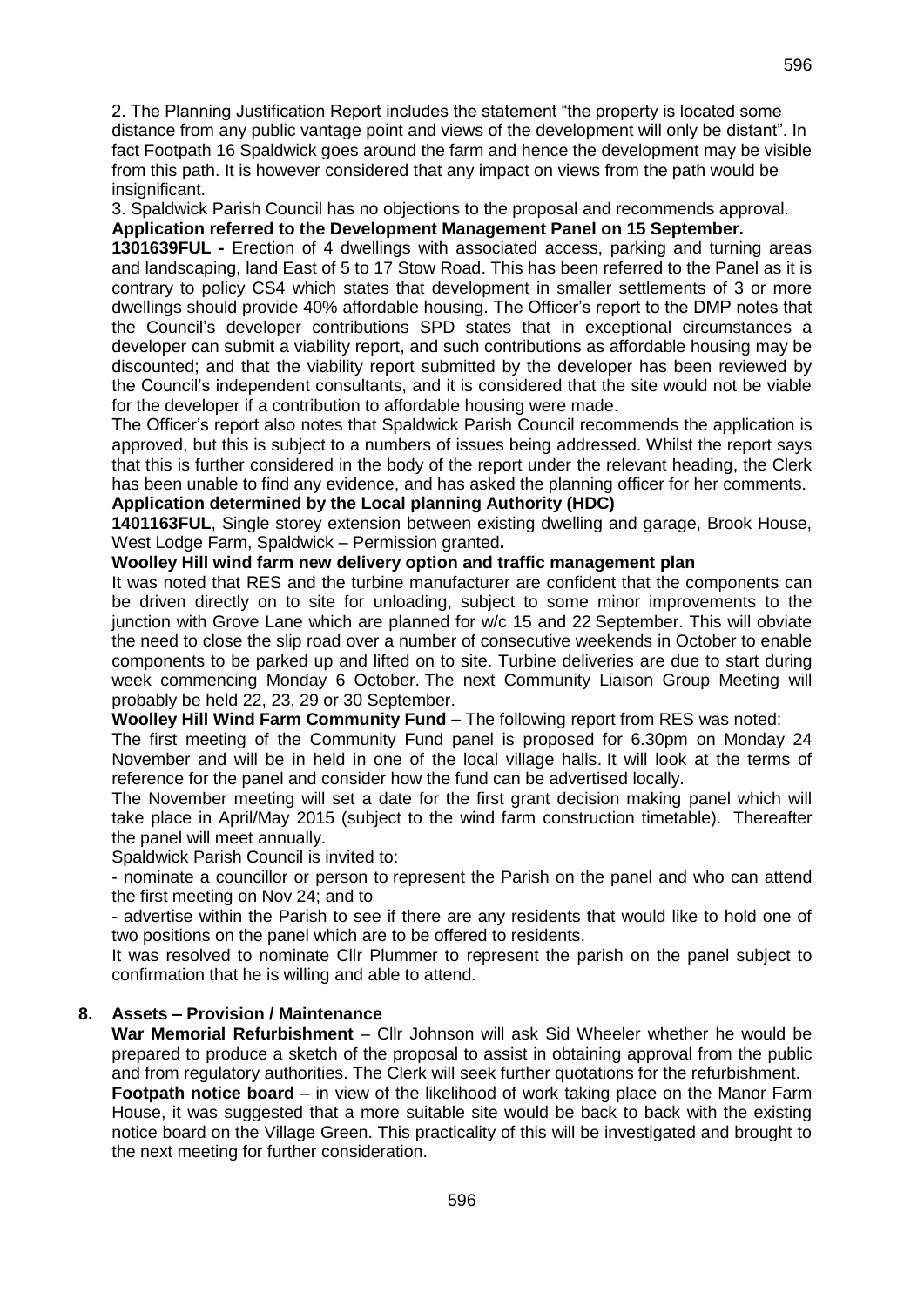A) Tree outside 23/23A **– the** work was carried out on September 4.

B) Trees on verge adjacent to Bury Close - Cllr Johnson with some initial assistance from Cllr Smith has started trimming work. To date he has taken away 15 truck loads of branches. Members expressed their thanks.

**Trees & hedges at Ferriman Road Public Open Space and Children's Play Area** – It was noted that a quotation of £200 had been received by Cllr Johnson to cut back overhanging branches at 32 Ferriman Road. Following discussion it was agreed to defer a decision and to obtain quotations for lopping the trees to fence height along the whole of the north side of the Ferriman Road open space.

**Other Assets** – there were no reports of any new problems.

#### **9. Highways, footpaths, byways etc.**

**Street Lighting PFI** – It was noted that all the proposed work has been completed with the exception of High Street for which a plan is awaited.

**Local Highway Improvement Initiative 2014/15** – It was noted that the 30 mph roundels have been painted on the road surface adjacent to the signs indicating the start of the speed limit zone; that the kerb improvement near the High Street post box will be carried out shortly; and that the new project engineer is due to start design work shortly on the Thrapston Road footway improvement scheme.

**Local Highway Improvement Initiative 2015/16** – The following proposals were discussed: A) Flashing 30 mph signs; indicative cost £5500 per sign including UK Power Networks electrical connection. As the CCC funding contribution per applicant is limited to £10,000, it was resolved to drop the proposal for a sign in Thrapston Road and to proceed with a proposal for 2 signs to be located in High Street and Stow Road in locations to be chosen by CCC. The total cost would be £11000 and the PC contribution £1000.

B) 'No footway' signs between Pound Close and the bridge over the A14; indicative cost £400 per sign. It was resolved not to proceed further with this proposal.

#### **10. Bus Service changes** – The Clerk reported on the latest proposals which are:

A) to continue the existing Mon – Sat 07:50 service from Spaldwick via Stow Longa, Hinchingbrooke School and Hospital to Huntingdon Bus Station arriving at 08:50 with a return journey at 17:40 arriving Spaldwick at 18:35; and

B) to provide a Mon – Fri service at 10:50 from Spaldwick to Huntingdon arriving at 11:35 with a return journey at 13:45 arriving Spaldwick at 14:10. This will also operate on Saturdays if cost is within budget.

Services to other destinations such as Bedford, Kettering, Thrapston, Peterborough, St Ives or St Neots will be withdrawn.

All feedback from consultees will be collated after  $30<sup>th</sup>$  September, when any issues raised will be considered. No changes will take place until this process is concluded.

**11. Village Grass Cutting**

It was agreed to further defer any action to widen the area of mown verge in Stow Road on the Bury Close boundary pending the outcome of a proposal by Cllr Johnson to approach a resident with the necessary equipment who may be willing to cut back the overgrowing hedge first.

#### **12. Water courses, drainage and flood risk measures** – The Clerk reported as follows:

A) Ditch adjacent to Willow House connecting sheep field to the Brook – Cllr Mike Baker and his team attended the site in mid August but were unable to ascertain the problem and neither the Clerk nor Mr Wheeler could be contacted at the time. He has since explained this to the Clerk who has passed the information on to the Wheelers. Cllr Baker proposes to meet them in the near future to clarify the situation.

B) Tree in Brook north of A14 crossing – this problem was referred to the Internal Drainage Board (IDB) by Cllr Baker. As no action has yet been taken, he will ask the IDB to chase.

597